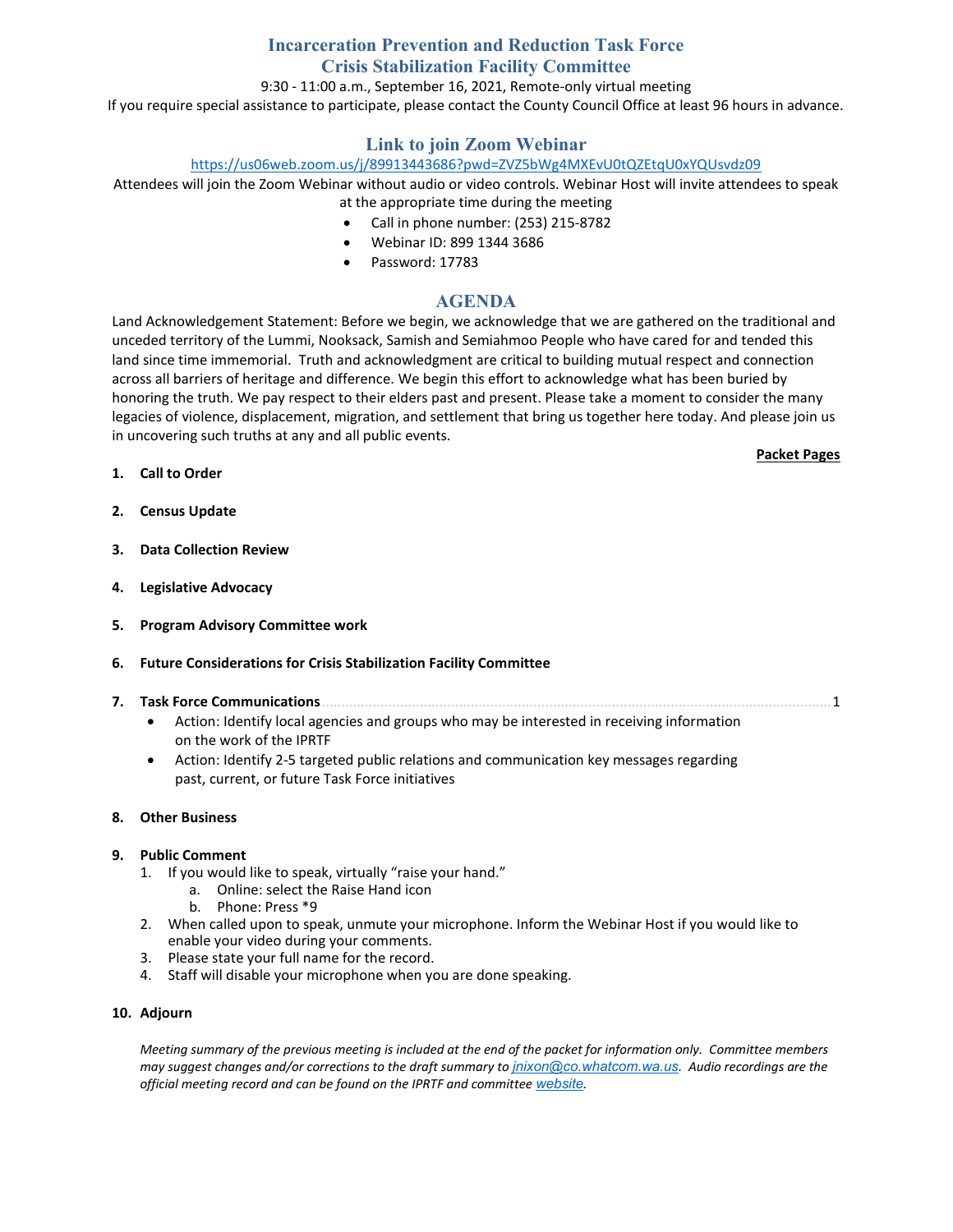# **Upcoming Meetings**

## **Visit th[e Task Force website meeting calendar](https://www.whatcomcounty.us/calendar.aspx?CID=40,) for the most up-to-date meeting schedule** At this time, all meetings are held via remote-only Zoom Webinar

| <b>IPR TASK FORCE</b>                                    | <b>BEHAVIORAL HEALTH</b><br><b>COMMITTEE</b>     | <b>LEGAL &amp; JUSTICE</b><br><b>SYSTEMS COMMITTEE</b>     | <b>CRISIS STABILIZATION</b><br><b>FACILITY COMMITTEE</b> | <b>INDEX</b><br><b>COMMITTEE</b>                        | <b>STEERING</b><br><b>COMMITTEE</b>    |
|----------------------------------------------------------|--------------------------------------------------|------------------------------------------------------------|----------------------------------------------------------|---------------------------------------------------------|----------------------------------------|
| Monthly on<br>various Mondays<br>9-11 AM                 | Monthly, 3rd Tuesday<br>$9:00-10:30$ AM          | Monthly, 2 <sup>nd</sup> Tuesday<br>$11:30$ AM $- 1:00$ PM | Bi-monthly, 3rd Thursday<br>9:30-11:00 AM                | Bi-monthly, 1 <sup>st</sup><br>Thursday<br>1:30-3:00 PM | Various Thursdays<br>11:00 AM-12:30 PM |
| September 20<br>October 18<br>November 15<br>December 13 | October 19<br>November 16<br>December 14 (Joint) | October 12<br>November 9<br>December 14 (Joint)            | November 18                                              | (None)                                                  | October 7<br>November 4<br>December 2  |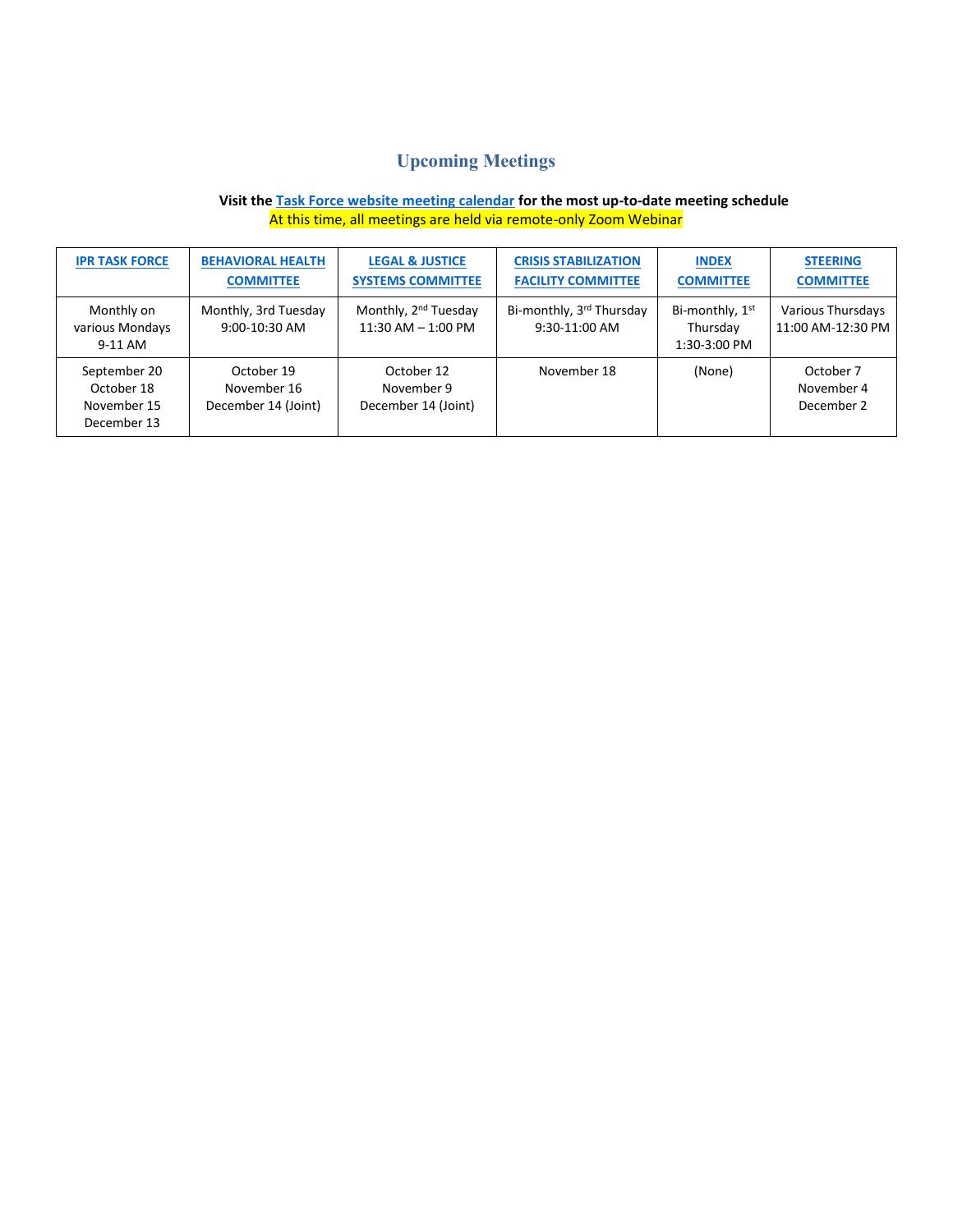# Communications Outreach to Community Groups

Agencies and contacts who may be interested in receiving information on the work of the IPRTF

Suggestions from Crisis Stabilization Facility Committee

Suggestions from Legal & Justice Systems Committee None

Suggestions from Behavioral Health Committee

Riveter's Collection **Democrats Republicans** Community Foundation (nonprofit newsletter) Racial Equity Commission School districts, including small school districts? Western Washington University:

- Darren Rasmussion? (campus security chief)
- VP Donna Gibbs
- Chris Risselli, community outreach

Opportunity Council BIAWC Hospital Bigger employers in the community Homeless Groups:

- Road to Home
- Serenity Outreach Services
- HomesNow!

Lummi Nation Nooksack Tribe Behavioral Health service providers, including:

- Compass Health
- SeaMar
- UnityCare NW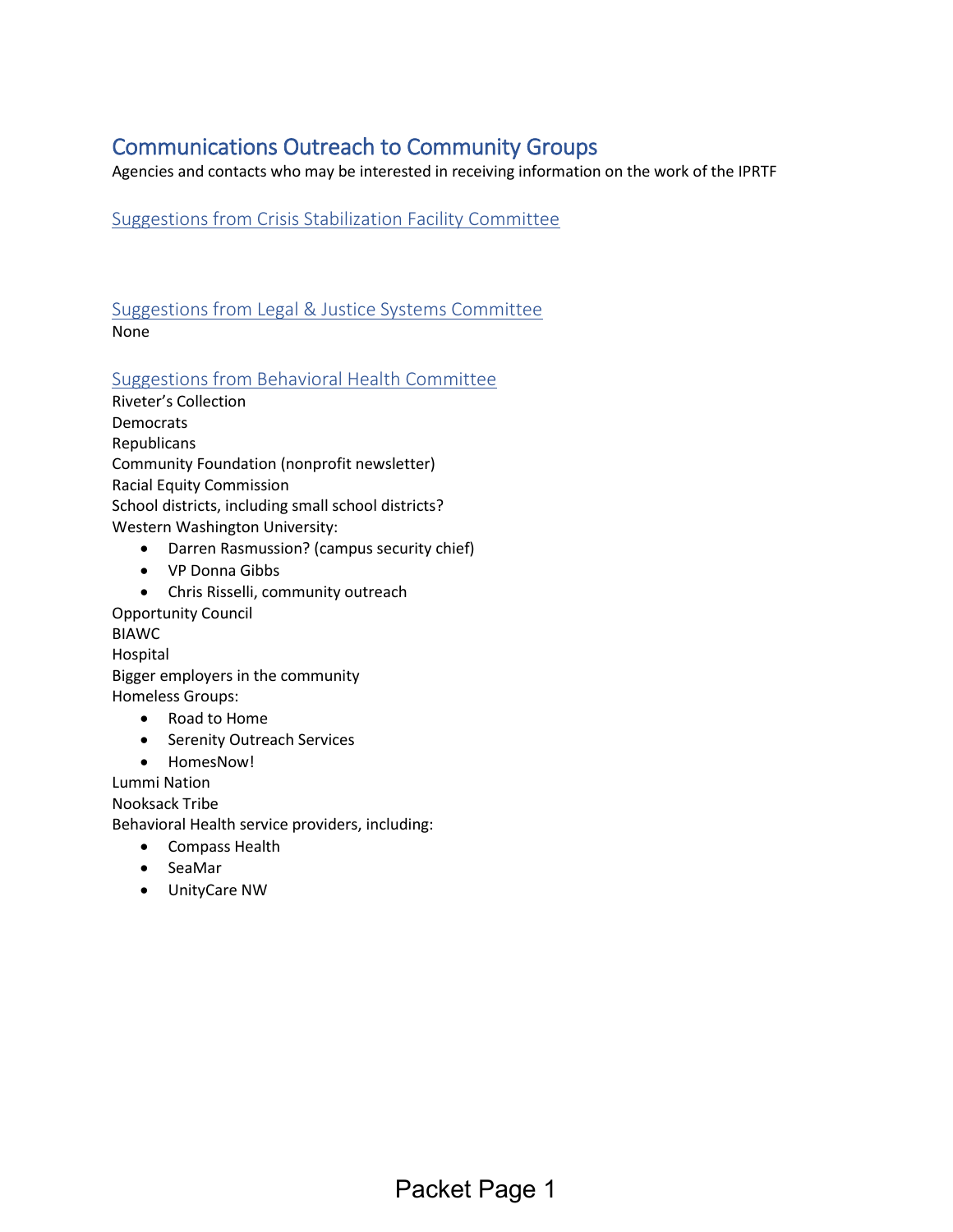*Note: Agenda item links to YouTube video are functional at the time this meeting summary was created, however YouTube links may change. Links will not be updated. Please refer to time notation on each agenda item.*

## **1. Call to Order**

Committee Chair Anne Deacon called the meeting to order at 9:31 a.m. The meeting was held remote-only via Zoom Webinar.

Members Present: Doug Chadwick, Anne Deacon, Todd Donovan, Jack Hovenier, Michael **McAuley** 

Members Absent: Mike Hilley and Tyler Schroeder

# **2. Impacts of HB 1310 on Crisis Stabilization Center (CSC) operations [\(00:01:38\)](https://youtu.be/R2g5yLDs-SU?list=PL8OuJOt5jT9qfmpjQ562L2KL685E3KxC2&t=97)**

Deacon reported on:

- The current law allows a peace officer to put someone in the CSC on a 12-hour hold in lieu of arrest
- Due to the legislation, law enforcement officers won't have the authority to provide Transportation to the CSC to someone who may not be engaged in a crime

Chadwick reported on how the Sheriff's Office has been talking about legislation and if law enforcement is allowed to transport someone to the CSC:

- Changes go into effect July 25, 2021
- The Sheriff's Office is reviewing and discussing the bill internally, with the Prosecutor's Office, and with law enforcement in other jurisdictions
- Model policy and guidance from the Attorney General is not due until July 2022, so they are required to comply without guidance
- Law enforcement can use force with probable cause for arrest to take someone into custody or if there is an immediate threat
- Law enforcement can offer transportation on a voluntary status
- Often people in a mental health crisis who would be dropped off involuntarily don't want to go to the CSC.
- Designated crisis responders (DCRs) have issued a pickup order to law enforcement, but the order may be 24 hours old, so law enforcement can't say there is an immediate danger
- They are working through those conflicts in the legislation
- This also impacts situations that effect juveniles
- They will need more guidance from the Attorney General's office and potentially a legislative fix for involuntary placement.

Committee members discussed placing someone in lieu of arrest; whether it's a use of force to transport to CSC instead of jail; issuing a referral instead of transporting to the CSC; how often the CSC